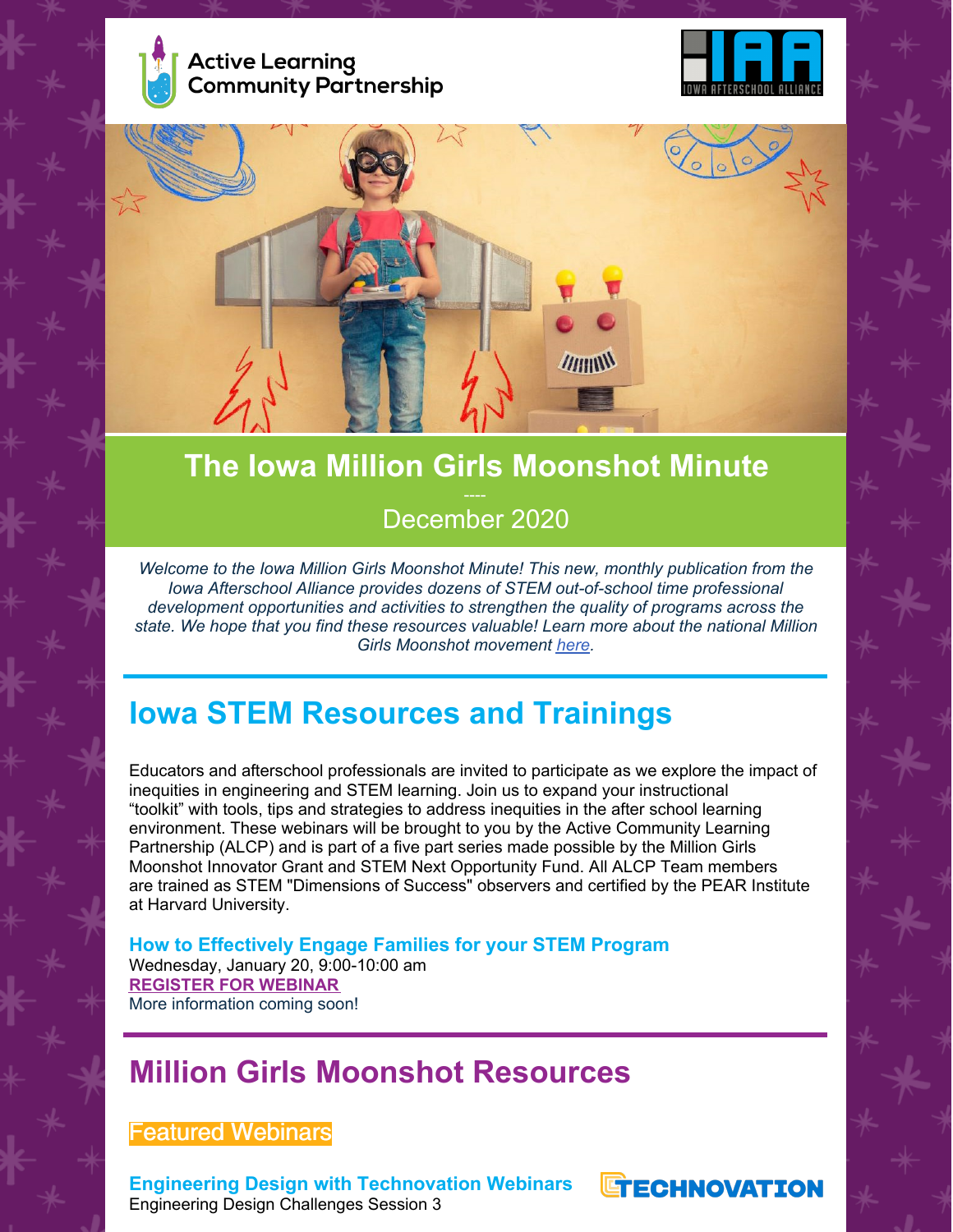Thursday December 10, 2:00-3:00 Experts: Technovation Program Staff **[REGISTER](https://bit.ly/2EUzYwM) FOR WEBINAR**

- You'll make a plan to help your students deal with hard parts like persisting through failure and encouraging creativity
- You'll reflect and revisit tools introduced earlier to look at them differently
- All while making a water collection system in a design challenge you can use with your students.

Bring these materials to the session with you:

- Skewers
- Tape
- Scissors
- Cardboard or foam core
- Cups
- Straws
- Foil
- Cups (with holes punched in the bottom) + water for testing

View previous Engineering Design Challenges here:

- Engineering Design Challenges Session 1: **[Recording](https://www.dropbox.com/s/q537yltunj4f1tw/10.29.2020 Webinar.mp4?dl=0)**, **[Slides](https://docs.google.com/presentation/d/1HaZCvaz0FzEYWIVErGOp9pT8Tg6ShGOWd3aECM2pM-8/edit)**, and hundreds of **[Engineering](https://www.curiositymachine.org/) Design Challenges on Curiosity Machine**
- Engineering Design Challenges Session 2: **[Recording](https://www.dropbox.com/s/02d78eg6w94t289/11.19.2020 Webinar.mp4?dl=0)**, **[Slides](https://docs.google.com/presentation/d/1KYV7d_f_wRK2VJUKUu3HiD7hmN3IUtmIyOWFJA991AU/edit#slide=id.ga3940a60ca_0_174)**, and hundreds of **[Engineering](https://www.curiositymachine.org/) Design Challenges on Curiosity Machine**

#### **Engineering Mindset Recorded Webinars**

- Engineering Practices Support Equity Part I: **[Recording](https://www.dropbox.com/sh/cmk3glm0obyv9tw/AAA7b1vB4sCiqVZQ2o9EgpdDa?dl=0)**
- Engineering Practices Support Equity Part II: **[Recording](https://www.dropbox.com/s/tsapkaou2yhqfbg/Webinar 10.20.2020.mp4?dl=0)**
- Engineering Practices Support Equity Part III: **[Recording](https://www.dropbox.com/s/z4t5poes6q6qep0/11.10.2020 Webinar.mp4?dl=0)**
- **[Engineering](https://stemnext.org/engineering-mindset-toolkit/) Mindset Activities** (Includes facilitation instructions and materials list)

#### **Dimensions of Success Certification Training**

*Dimensions of Success (DoS)* is an overarching framework that defines key aspects of a quality STEM learning experience created by Partnerships in Education and Resilience (PEAR). DoS forms the backbone of a suite of tools and guides designed to help out-ofschool-time (OST) programs improve the quality of their STEM offerings. The DoS suite of tools allows researchers, practitioners, funders, and other stakeholders to track the quality of STEM learning opportunities and to pinpoint strengths and weaknesses.



To become a certified DoS observer, the process involves a two-day live webinar training, completion of video calibration exercises, a one-hour live calibration session, and successful completion of two practice observation in the field. PEAR staff provides ongoing technical assistance, quarterly data reports, and online data management support for all DoS observers for two years post-certification.

Dimensions of Success (DoS) Certification Training January 20th - 21st, 2021; 10:00 am - 4:00pm Experts: PEAR DoS Trainers **[REGISTER](https://www.pearinc.org/dos-training) FOR WEBINAR**

### Best Practice and Professional Development

#### **Developing and Expanding Partnerships**

**Rubric: Are We A [Partnership](http://learndbir.org/resources/diagnostic-rubric-are-we-a-partnership-yet) Yet?** - This rubric allows partners to assess the maturity of a partnership and provides some direction for growth.

#### **Broadening Participation in STEM**

**Book: Youth Development in [Out-of-School](https://www.researchgate.net/profile/Peter_Witt5/publication/323389633_Youth_Development_Principles_and_Practices_in_Out-of-School_Time_Settings/links/5abe51a645851584fa719e3b/Youth-Development-Principles-and-Practices-in-Out-of-School-Time-Settings.pdf#page=20) Time Setting (2018)** - Comprehensive book on youth development in out-of-school time settings. It includes a chapter on 10